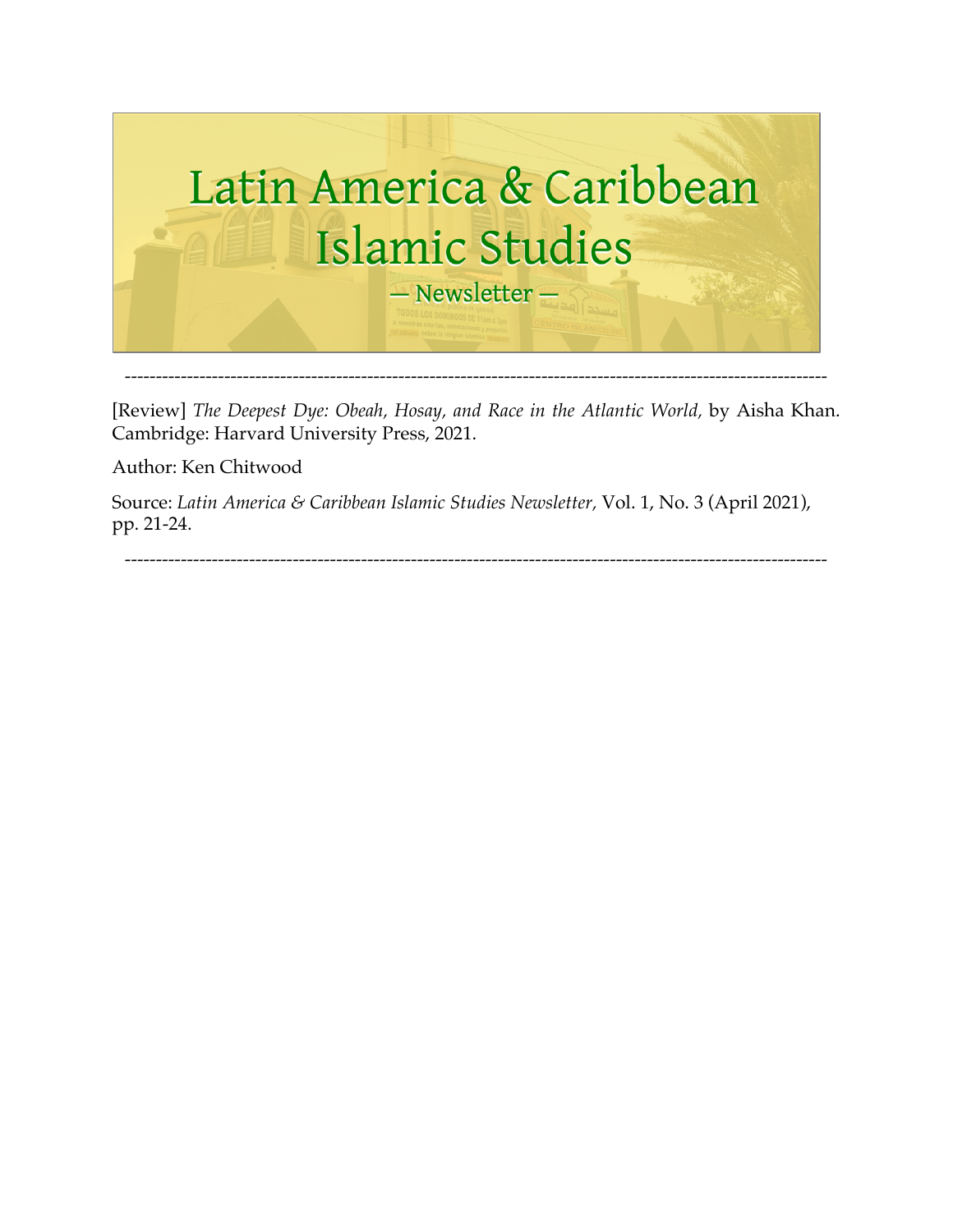## **Book Review: The Deepest Dye***:* **Obeah, Hosay, and Race in the Atlantic World,**

## **by Aisha Khan**

*Ken Chitwood (Berlin Graduate School Muslim Cultures & Societies, Freie Universität Berlin)*

Race and religion are perennial topics in the study of Latin America and the Caribbean. The complex intersections of the two analytic categories in the hemisphere has invited a range of research and reflections, investigating both how the two concepts were shaped and wielded by colonial powers to create and control marginalized communities and how those same communities worked within such categorizations and their resultant consequences to claim some semblance of empowerment and resistance. Currents in contemporary politics and culture in the region suggest these themes are as relevant today—from the race-tinged evangelical campaigns against Afro-Brazilian religions to the religious dimensions of the contemporary "Migrant Trail" experience—as they were over the last five hundred years. Moreover, their convergence in the public imagination and in personal identifications and notions of belonging continues to invite intersectional analyses of them both.

In *The Deepest Dye,* Khan takes what she calls a "parallax view" of the Hosay festival and obeah in order to investigate and interrogate the broader concepts of race and religion in the West Indies (primarily the Guianas, Jamaica, and Trinidad). By "parallax view," she means putting Hosay and obeah into conversation—rather than treating them as wholly distinct phenomena to show how notions of race and religion related to both were utilized to make people of African and Indian descent into "particular 'types' of persons": savage "rogues" and "simple people" by the colonial regime and its hierarchies in the Caribbean. (Ch. 3) Using Hosay and obeah as "illustrative loci," Khan argues, "that racial and religious identities necessarily and always work in some kind of conjunction, constituting a nexus where the racialization of religion and the 'religionization of race' define, substantiate, and justify identities and the hierarchies that rank them." (2)

Obeah and Hosay are often studied independently as "African" and "Indian," and while put forward as examples of the fluid, hybrid nature of the Caribbean, are rarely given due consideration as examples of mixtures and pluralisms in the region and how racial and religious identities attached to them have been transformed by power and lived experience over time. (4) As she makes her case, Khan points out how the mingling of race and religion in Hosay *and* obeah were viewed as "a sin of the deepest dye" (3) and a threat to the colonial regime and its hierarchies. Shifting "attention from the objects themselves toward relations among them that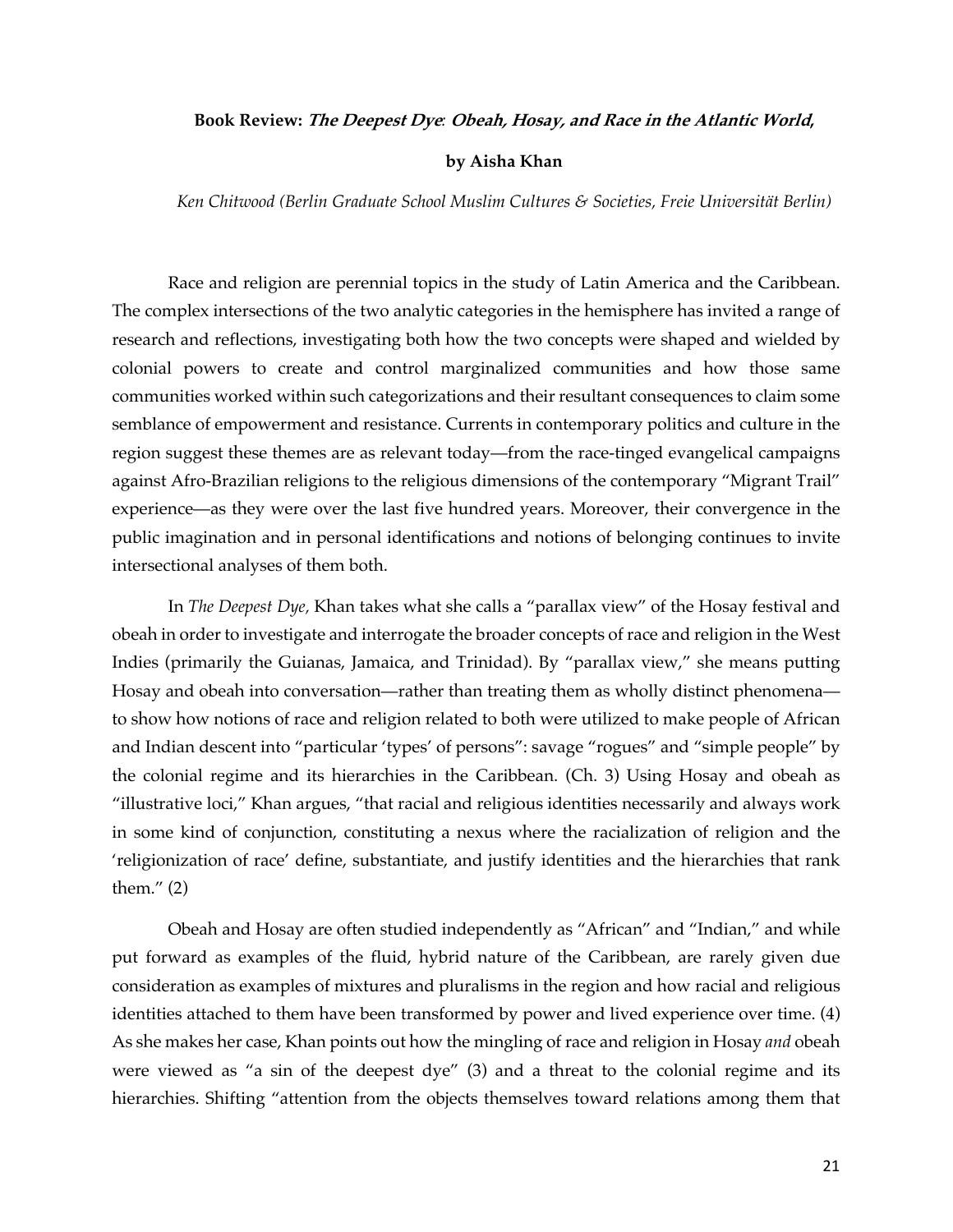entwine them in ways that define, redefine, or reinforce them, in order to attempt different ways of seeing things," Khan not only shows how obeah and Hosay are comparable, but also shows race and religion to be "sliding and thus intersectional" things "animated by consciousness of self in relation to other" (14) in the Caribbean and beyond.

Tracing the crisscrossing narratives of obeah and Hosay over time, from the "space of overlap between the end of slavery and the beginning of indenture in the West Indies" (27) to the present day, Khan explores a series of questions about how the religious and racial signifiers mentioned above emerge over time. How did they become "given" in our understanding of these traditions? And quite significantly: how are they divorced from the boundary-overlapping realities to be observed on the ground? Chapters 2 and 3 center on the nineteenth- and early twentieth-century, looking at how Hosay and obeah were both caught up in colonial anxieties about race and religion and how this came to shape them as traditions and cultural "things." Chapter 4 concentrates on obeah in the contemporary scene, particularly as it is made manifest in creative arts and legal systems. Chapter 5 shifts focus back to Hosay, looking at its multivalent resonances in the lives of Trinidadians who pack into it a menagerie of meaning based on their personal, social, racial, and religious identifications. Chapter 6 zooms back out to take up the idea of "identity" and how a parallax view of obeah and Hosay help us better examine the category and its uses in the Caribbean.

As can be readily appreciated, this is not a book about "Islam" or "Muslims" in the Caribbean per se. Instead, Khan is much more concerned with the concepts of "race" and "religion" more broadly, arguing that they are not "inevitable conditions of being in the world," (28) but that they are categories that must be continually interrogated as we encounter them being used by ourselves and others. And yet, there are a few elements of Khan's analysis that deserve particular mention here in terms of their relevance for the study of Islam and Muslim communities in Latin America and the Caribbean.

First, Khan brings multiple decades of anthropological experience with Hosay to bear on its diverse meanings and manifestations in Trinidad. Particularly relevant for this Newsletter's readership is how Khan deftly illustrates from such a longitudinal perspective that Islam has always been the "problem" with Hosay—either for the Christian colonizers or contemporary Muslim groups who decry its carnivalesque characteristics. (8) While "street party has replaced plantation protest as Hosay's focal point," (142) Khan shows how it was either Islam's incipient insurgency or about whether the festival is authentically "Islamic" that has framed its multilayered and complicated meaning, performance, and role in Trinidadian society. From the 1884 Muharram Massacre to contemporary conversations among, and between, imams, taxi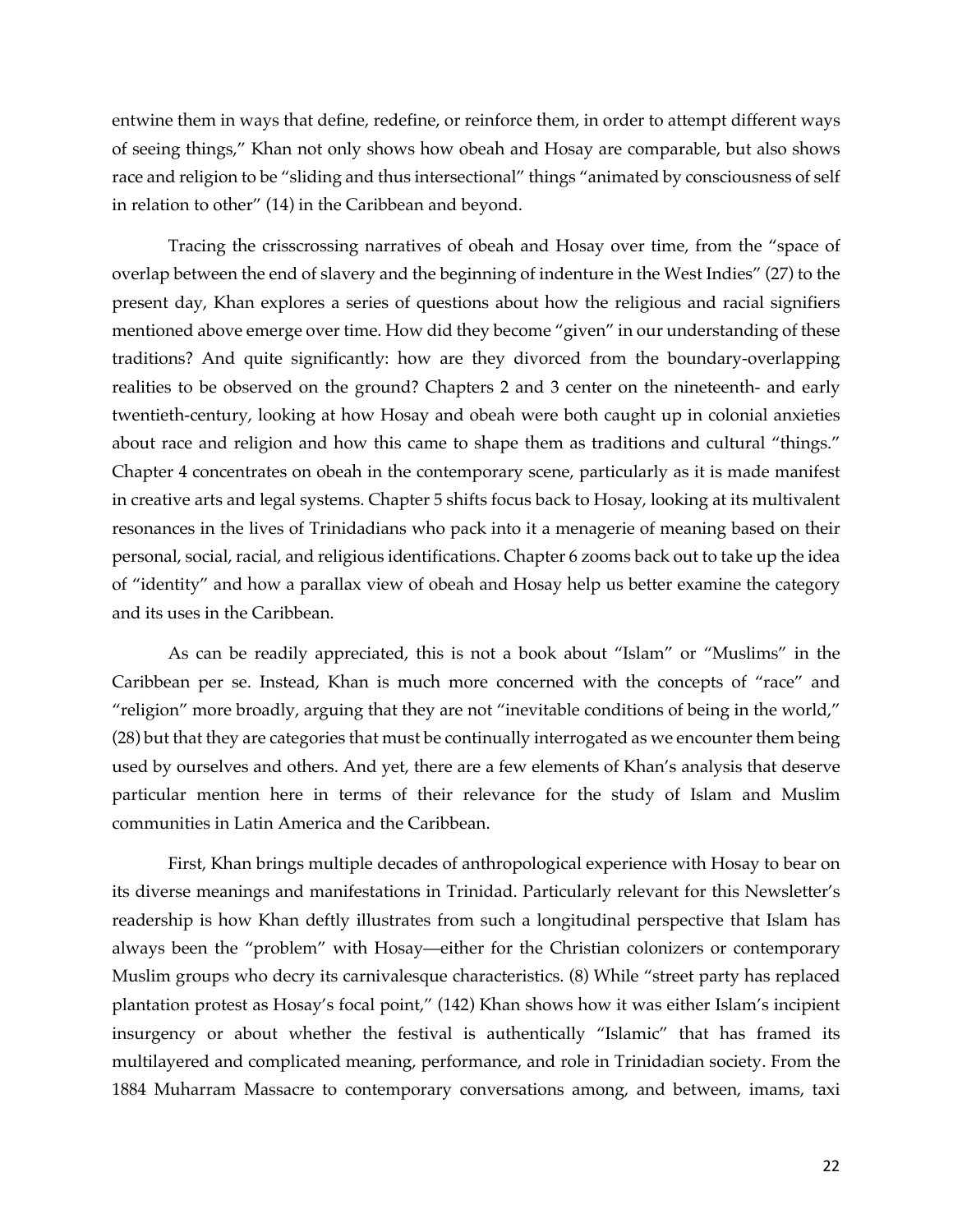drivers, or *tadjah* creators, Hosay has always been a "sliding-signifier," claimed as a symbol for a range of identifications: Hindu, Muslim, Sunni, Shi'i, secular, multicultural, etc. (152-153) The challenge, Khan writes, is to appreciate how "Hosay resides at the multiple perspective crossroads of local common sense: religion, festival, heresy, piety, sacred, sacrilegious" and how "each of these characterizations contains further layers of meaning among participants and observers, who themselves can be subdivided into numerous points of view." (169)

Second, Khan's comments about how Africans and Indians, obeah practitioners and Muslims, were shaped into a mass of "rogue individuals…a testosterone-laden horde brandishing weapons of vast destruction" (61) resonates with contemporary images of "the Muslim Other," especially when seen through the lens of the global War on Terror and its manifestations in politics, the media, and other public spheres.

Third, and related to the points above, Khan argues that Islam often deracinated African Muslims even as itracialized Indian Muslims. While African Muslims were given higher standing within West Indian colonial hierarchies because of their perceived connections to "literate Islam" in West Africa, the perception that Islam and rebellion were intimately linked (due, in part to how colonial authorities interpreted and adjudicated the 1857 Indian Revolt) made Indian "coolies" into specters of terror in the colonial Caribbean imagination.

These three brief points about the relevance of *The Deepest Dye* to the field of Latin America and Caribbean Islamic Studies—of which there are many more—underscore the irreducible complexity of categories like "Islam" or "African/Black Muslims" or "Indian Muslims" in our research and reflections. It also highlights how they are not as distinct as we may first make them out to be. Instead, with her parallax view, Khan shows how none of these categories or identifications are "best interrogated as a single analytical object" but that they should be put into conversation so that we can see how their "genesis and influence happen, to one degree or another, in conjunction with others." (13) As Ali Mian writes, Islam "on its own terms" is never on its own (2020, 239–240). It necessarily involves a range of other ideas, sodalities, discourses, and categories. By presenting race and religion in all their multivariate and intersecting intricacy and entanglement, Khan challenges us to think about how the categories we deal with should be called into more critical question, to see where their substance, meaning, and effects emerge. On the one hand, how did the idea of "global Islam" emerge and what has helped give shape to its categorical contours in our minds? On the other, what do we mean when we speak of the "Americas?" What constitutes this geographic and cultural grouping and how have the emphases we've placed on its use obscured other aspects of its reality (or lack thereof)? Indeed, Khan's work has me wondering about how our very field helps put "global Islam" and the "Americas" into a